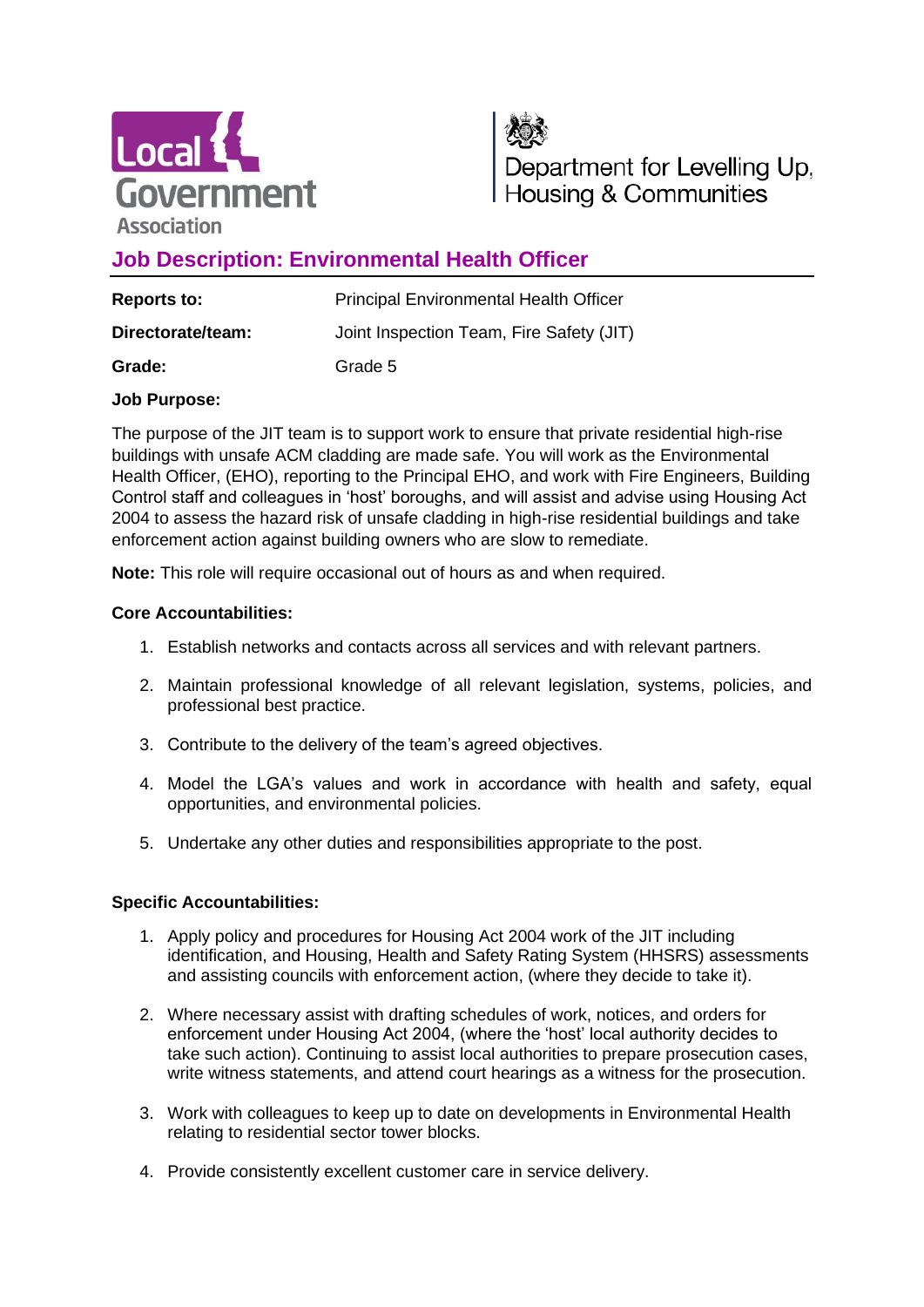- 5. Respond to all day-to-day correspondence and customer contact in line with adopted service standards.
- 6. Provide managers with accurate information for responses to Freedom of Information Act requests and enquiries for DLUHC, Councillors, MPs, and the JIT Team Leader.
- 7. Handle correspondence and complaints in accordance with good practice and as requested by the Principal EH Officer.
- 8. Help train non-Environmental Health (EH) colleagues in the JIT, such as Fire Engineers, Building Control staff, Solicitor(s), and a Data Analyst.
- 9. To train EH staff in councils on developments in Environmental Health relating to private sector high-rise residential blocks.
- 10. Ensure health and safety of all JIT staff on visits and working away from the JIT office at the LGA. This would include completing a risk assessment for all blocks before visiting. If any serious risks are identified, discuss with the Principal EH Officer.
- 11. Maintain records of all inspections, assessments, meetings, and advice given, and be prepared to use records in a court case and/or to satisfy LGA/ DLUHC for audits or indemnity purposes.
- 12. Assist the Principal EH Officer to protect the EH budget, manage and record spend, liaising with JIT and LGA colleagues, and ensure best value for money whilst not compromising on the highest standards of service.
- 13. If and when a host local authority has not conclusively identified unsafe ACM cladding on a block(s), assess the situation and advise the JIT Team Leader suggesting an action plan to address it. Similarly, if there appears to be an error in a host council's data regarding the safety of a block, advise the JIT Team Leader
- 14. Given the relevant unsafe buildings are spread across England, it will be necessary to visit and stay overnight for a few days at a time in the normal course of the working week.

#### **Relevant Contacts:**

**LGA:** LGA Managers JIT Team

## **Local Authorities:**

Senior Officers Sector experts/professional bodies

**Other:**  CIEH DLUHC Building Safety team